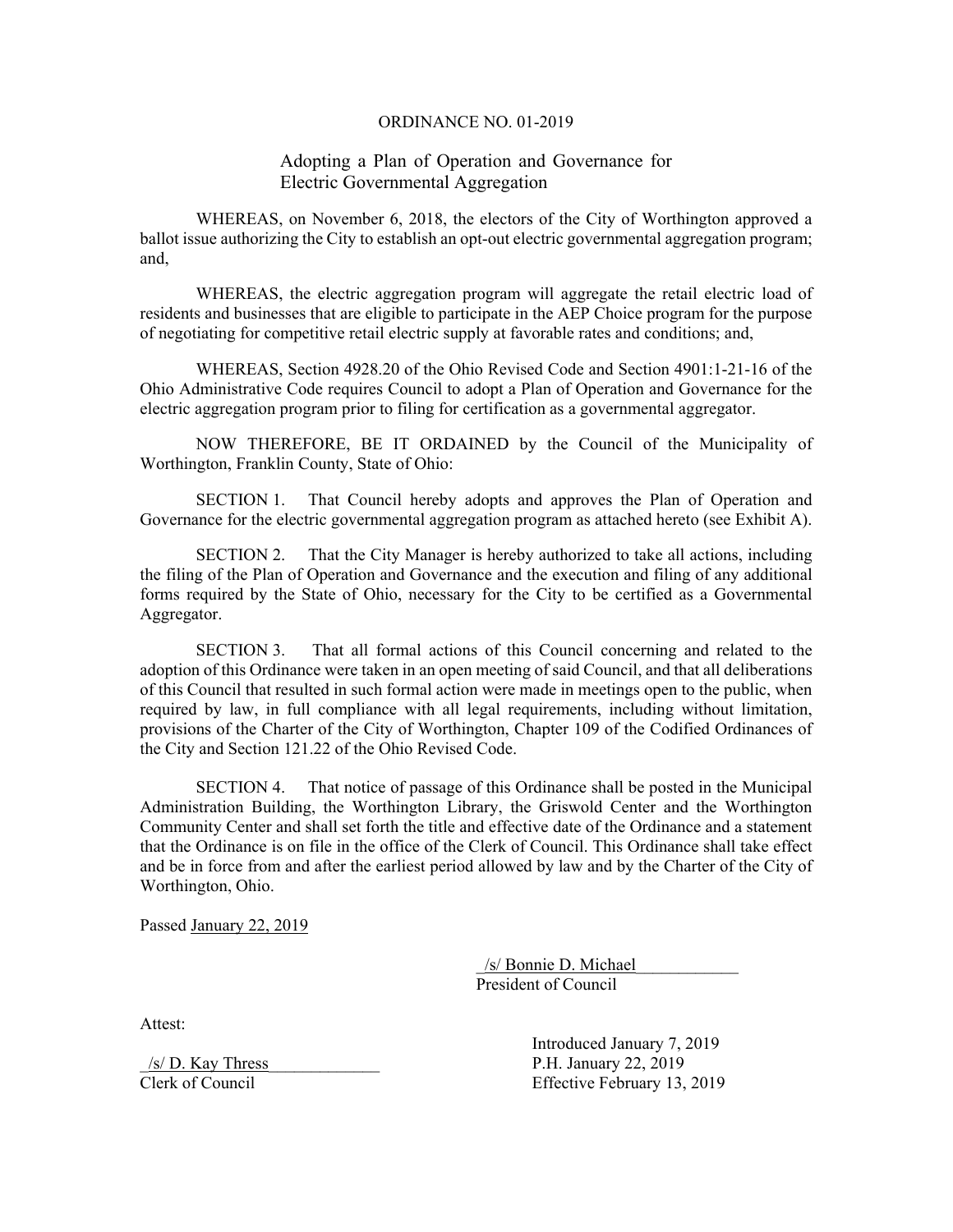EXHIBIT A (Ordinance No. 02-2019) 1-22-19 Amended Version

# **CITY OF WORTHINGTON, FRANKLIN COUNTY, OHIO**

# **PLAN OF OPERATION AND GOVERNANCE**

### **ELECTRIC GOVERNMENTAL AGGREGATION**

**For More Information Contact:**

City of Worthington 6550 N. High Street Worthington, OH 43085 614-436-3100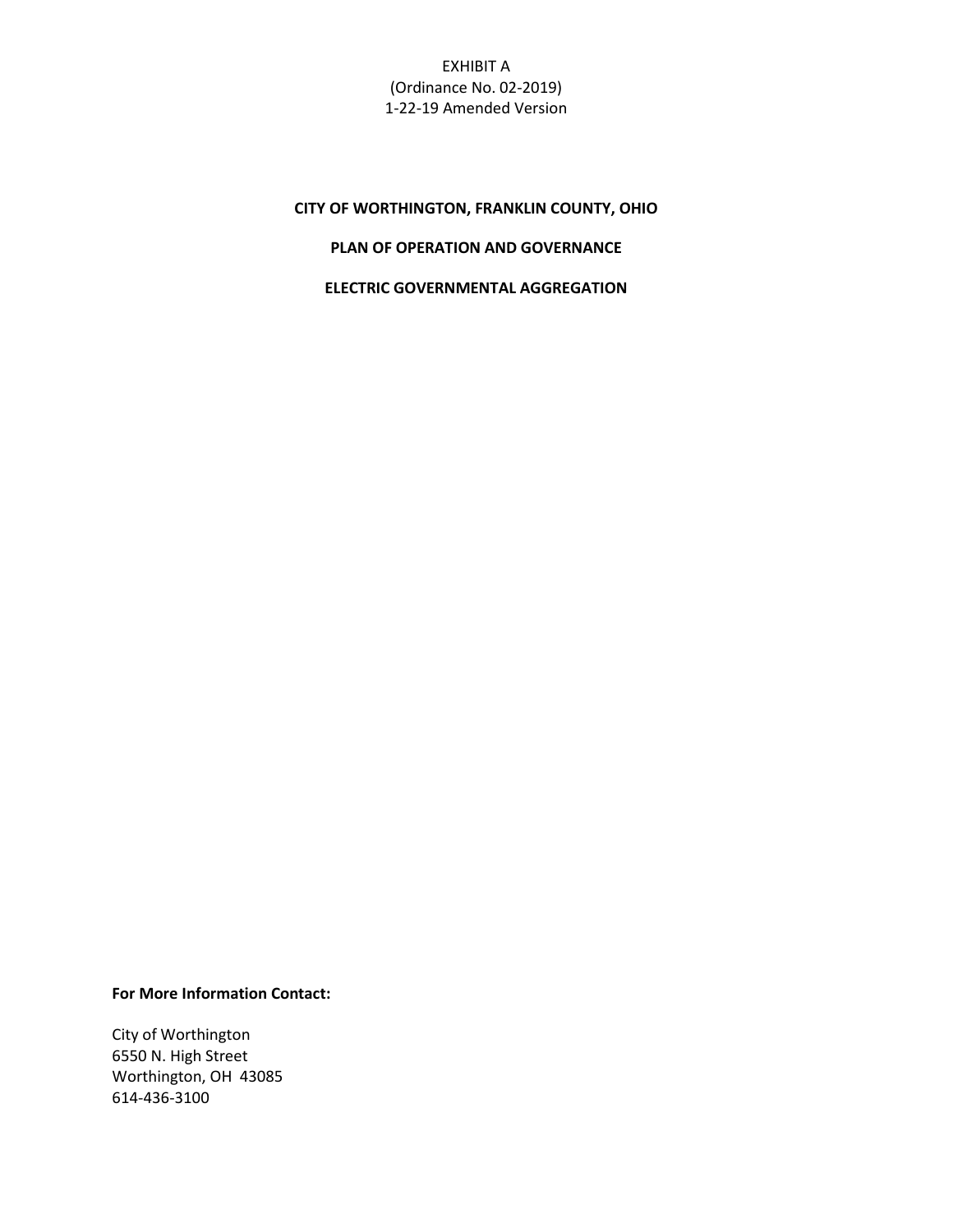### **CITY OF WORTHINGTON, FRANKLIN COUNTY, OHIO**

### **PLAN OF OPERATION AND GOVERNANCE**

### **Electric Governmental Aggregation**

**Introduction.** On November 6, 2018, a majority of the voters in the City of Worthington, Franklin County, OH approved a referendum that authorized the City of Worthington ("the Community") to pursue Automatic Governmental Aggregation. After the Community held two public hearings on the matter, the Community approved this Plan of Operation and Governance as prescribed by Section 4928.20(C) of the Ohio Revised Code. The Community has developed this Plan of Operation and Governance ("Plan of Operation") in accordance with the governmental aggregation provisions in Sections 4901:1-21-16 Ohio Administrative Code. Once certified as a Governmental Aggregator, the Community will be authorized to combine multiple retail electric customer loads within its geographic boundaries (the "Aggregation") for the purpose of facilitating the purchase of electric supply in Ohio's competitive retail electric market.

**Governmental Aggregation Services.** The Community, as a Governmental Aggregator, will serve as purchasing agent for the Aggregation. As purchasing agent, the Governmental Aggregator shall (i) select a Competitive Retail Electric Service Provider ("Provider") to supply the Aggregation, (ii) negotiate the terms of supply between the Provider and each Aggregation participant, and (iii) oversee the enrollment procedures administered by the Provider.

**The Contract.** The supply contract negotiated by the Governmental Aggregator for the Aggregation (the "Contract") shall be for firm, full-requirements supply. Each Aggregation participant will be individually bound to the Provider by the terms of the Contract and will be solely responsible for payment and performance. The electric supply charges for the Aggregation will be included in the Contract that will be negotiated by the Governmental Aggregator. All electric supply charges will be fully and prominently disclosed in consumer enrollment materials (such as the Opt-out Notice), available on the Provider's website, and available by calling the Provider's toll- free customer service telephone number. The surcharge authorized under Section 4928.20 of the Revised Code will not be charged.

**Eligibility, Opt-out Disclosures, and Pooling Accounts.** The Community will work with the Provider to adhere to the requirements of Section 4901:1-21-17 of the Ohio Administrative Code in creation of the opt-out disclosure. The Community, or a party authorized by the Community, will request from the local electric distribution utility (the "Utility") a list of all customers residing within the Community's boundaries, including those who have opted off the pre-enrollment list. Per Section 4901:1-  $21-17(D)(1)(a)$ , the list will include an updated list of names, addresses, account numbers, rate codes, percentage of income plan (PIPP) codes, load data and other related customer information, consistent with information that is available to Providers. The following customers are not eligible: customers already under contract with a certified electric services company; customers that have a special contract with the Utility; customers that are not located within the Governmental Aggregator's boundaries; customers on PIPP, customers that have opted out of the aggregation, and mercantile customers that have not provided affirmative consent. It is the intention of the Community to offer its Aggregation Program to all eligible residential and non-mercantile customers in all customer classifications and in all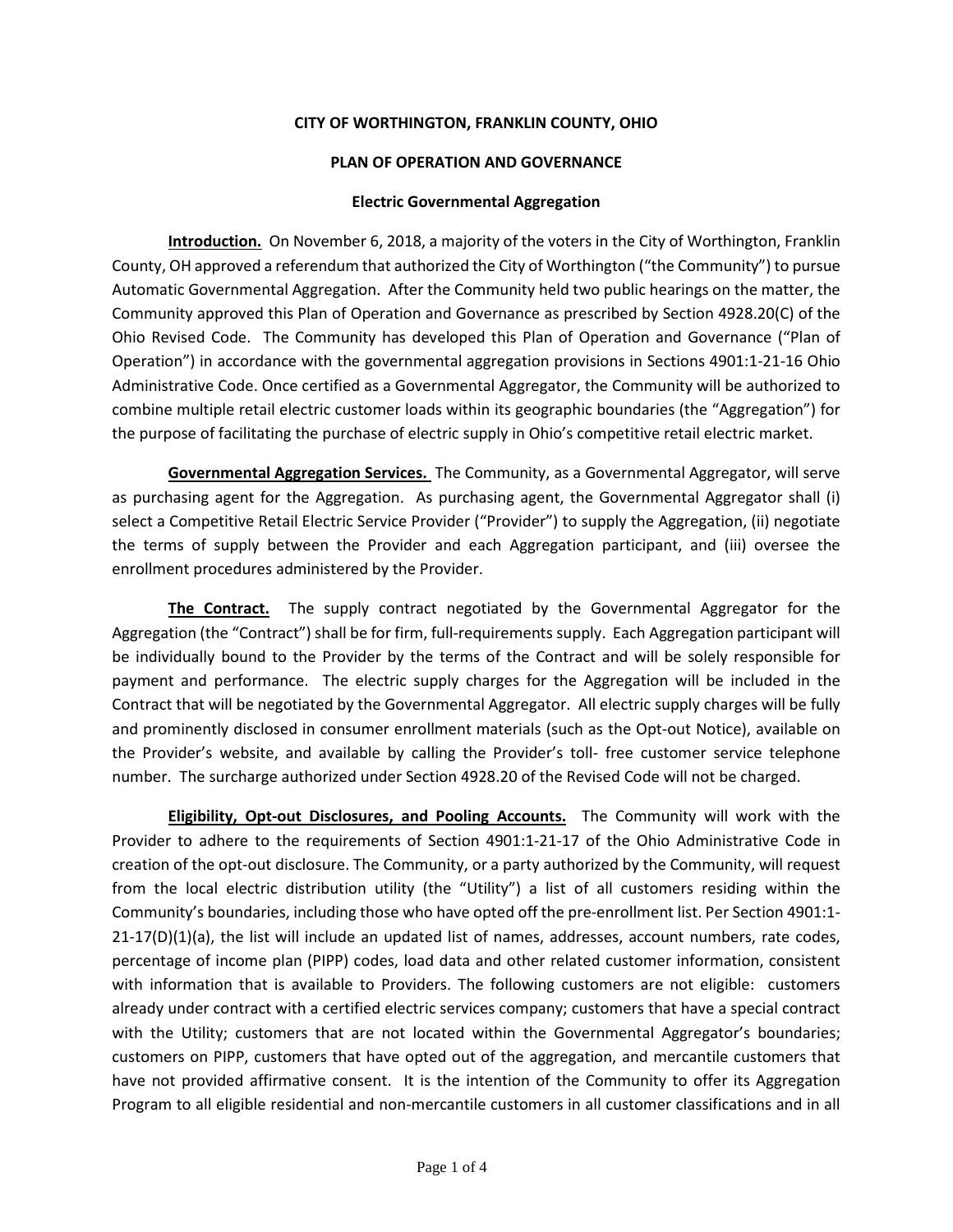rate categories. The Community realizes that factors such as consumption patterns and peak demand impact rate classes differently. Consequently, some customers may not benefit by a particular rate offer. Therefore, all customers will be afforded the opportunity to opt-out of the Program at least every three (3) years without paying an early termination fee. Using this list of eligible accounts, the Provider, with the assistance of the Governmental Aggregator, will review the list to verify that the eligible accounts are located within the geographic boundaries of the Community and that an area within the Community boundaries has not been inadvertently filtered from the list. The Provider will also remove from the eligible list those customers who appear on the "do not aggregate" list as stated under division (c) of Section 4928.21 of the Revised Code. Within thirty (30) days of receipt of the list from the utility, the Provider, with assistance from the Governmental Aggregator, will prepare and mail an "Opt-out Notice" to each account that remains on the eligible list after it has been reduced as noted above. The Opt-out Notice will inform the eligible account holder that the Governmental Aggregator has formed an automatic (or "Opt-out") aggregation, provide the price for the electric supply to the Aggregation and other terms and conditions of service, and explain how the account holder can decline participation in the Aggregation.

As required by 4901:1-21-17 of the Ohio Administrative Code, the Opt-out Notice will indicate that the account holder will have not less than thirty (30) days ("Opt-out Period") to affirmatively respond by telephoning a toll-free number or returning a postcard to the Provider that is included in the Opt-out Notice.

The Provider will receive all Opt-out requests and any Opt-out Notices that were undeliverable by mail and will remove those accounts from the eligible account list. Upon completion of the Opt-out Period, the Provider will notify the Utility of the remaining accounts that will form the Aggregation, and through an electronic data interchange transaction, enroll the Aggregation. Upon enrollment, each participant will receive an enrollment notice from the Utility that will indicate that the enrollee may rescind its participation in the Aggregation by contacting the Utility within seven (7) calendar days.

In addition to the initial Opt-out Period, each participant will be provided an opportunity to optout at least every three years without paying an early termination fee.

**Billing.** Aggregation participants will receive a single, monthly bill from the Utility, which will include charges from the Provider for its electric supply, as well as the Utility distribution charges. Aggregation participants will be billed according to their Utility billing cycle.

**Credit, Collections and Deposits.** The Utility's credit and collection policy and policies regarding deposits will apply to the Aggregation participants and shall be administered by the Utility. Neither the Governmental Aggregator, nor the Provider will implement additional policies with respect to credit, deposits and collections.

**Concerns and Complaints.** Aggregation participants will have multiple means of communicating concerns and reporting complaints. As a general rule, concerns regarding service reliability and billing should be directed to the Utility. The Utility will continue to read meters, handle billing, and generally have the most information about the physical service to a location or account. Questions regarding the administration of the Aggregation should be directed to the Provider. The Provider's customer service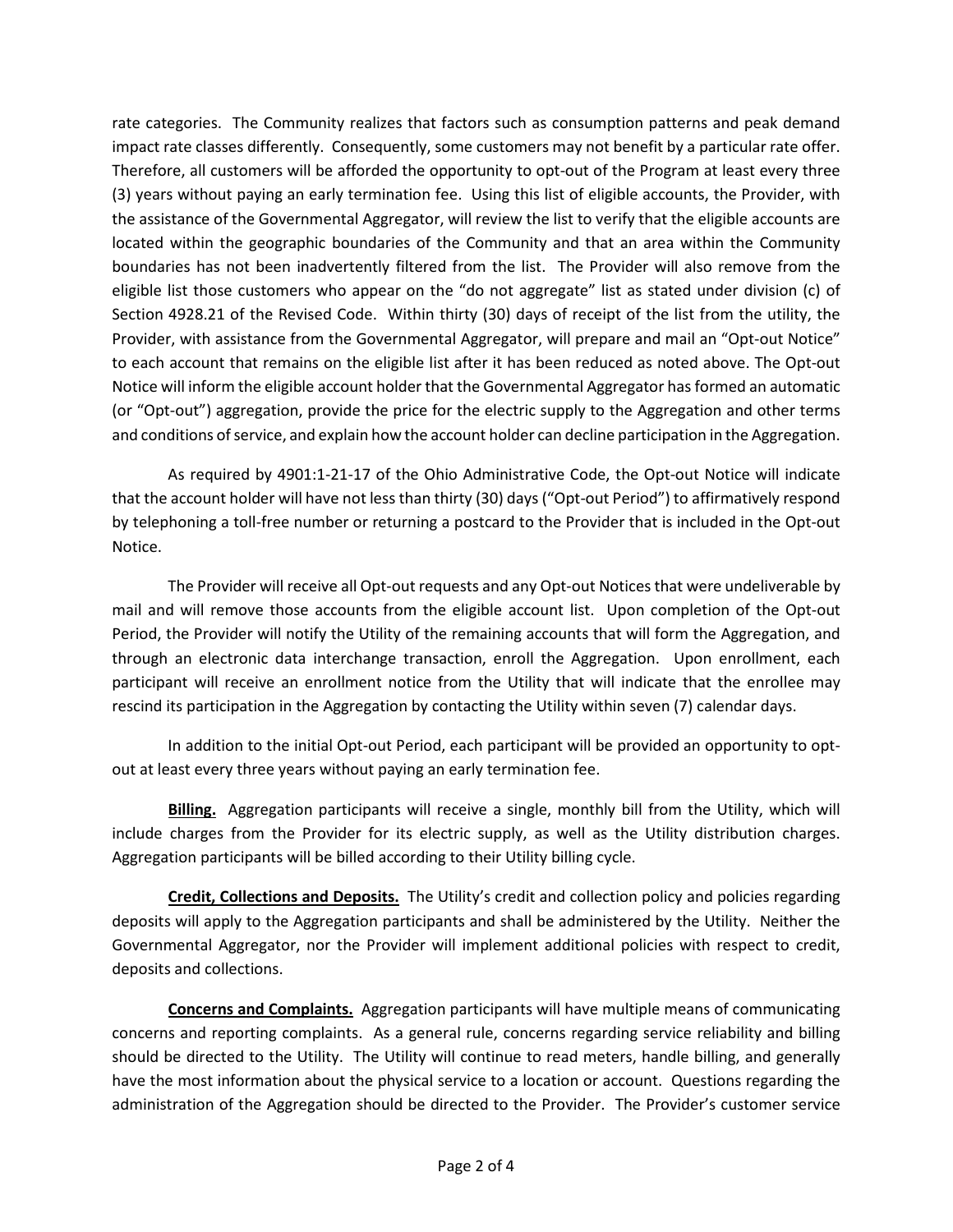center will, at a minimum, be available by telephone Monday through Friday between the hours of 8:00 am to 7:00 pm ET. Any unresolved disputes should be directed to the Public Utilities Commission of Ohio and/or the Ohio Consumers Council. As a convenience, below is a list of helpful toll-free telephone numbers.

| <b>Nature of Complaint</b>          | <b>Contact</b>                     | <b>Phone Number</b> |
|-------------------------------------|------------------------------------|---------------------|
| Outages/Emergencies                 | <b>AFP</b>                         | 1-800-672-2231      |
| Service turn on/off                 | <b>AFP</b>                         | 1-800-672-2231      |
| <b>Billing Disputes</b>             | <b>AFP</b>                         | 1-800-672-2231      |
| Price/Joining/Leaving Program       | <b>Provider Customer Service</b>   | TBD                 |
| <b>Program Regulatory Questions</b> | <b>Provider Customer Service</b>   | TBD                 |
| <b>Unresolved Disputes</b>          | <b>Public Utilities Commission</b> | 1-800-686-7826      |
| <b>Unresolved Disputes</b>          | <b>Ohio Consumers Council</b>      | 1-877-742-5622      |

The Provider will attempt to resolve all customer complaints in a timely and good faith manner. The Provider shall investigate and provide a status report to the customer when the complaint is made directly to them and/or the Community within three (3) business days following the Provider's receipt of the complaint. Or in the case of a Public Utilities Commission of Ohio ("PUCO") complaint the Provider will investigate and provide a status report to the customer and PUCO staff within three (3) business days following Provider's receipt of the complaint. If an investigation into a complaint received from the customer or a complaint referred by the PUCO is not completed within ten (10) business days, then a status report will be given to the customer, and, if applicable, the PUCO. These status reports will be given every three (3) business days until the investigation is complete, unless the action that must be taken takes longer than three (3) business days and the customer has been notified. Final results of a PUCOreferred complaint will be provided to the PUCO either orally (phone) or in writing (e-mail, written correspondence), no later than three (3) business days after the investigation is completed. The final results will be provided in writing to the customer no later than three (3) business days after the investigation is completed. Customers retain the right to contact the PUCO regarding complaints and disputes. All customers have the right to contact the PUCO by writing to Public Utilities Commission of Ohio, ATTN: IAD, 180 E. Broad St., Columbus, OH 43215-3793; by fax to (614) 752-8351; through their website at www.puc.state.oh.us or by calling toll free (800) 686-7826 (VOICE) or 7-1-1 (TTY-TDD). Records of customer complaints will be retained for two (2) years after the occurrence of the complaint. A copy of the complaint record will be provided to the PUCO within three (3) business days, if requested.

**Moving Within the Community.** Aggregation participants who move from one location to another within the Community boundaries and retains the same account number, will remain an Aggregation participant and will receive the same price they would have received if their location had not moved.

An Aggregation participant who moves from one location to another within the Community boundaries and is assigned a new account number may enroll their new account in the Aggregation and receive the same price as they would have received if their location had not moved, provided the new account is eligible for Aggregation. An Aggregation participant who moves within the Community and receives a new account number may be dropped from the Aggregation by the Utility, but they will not be